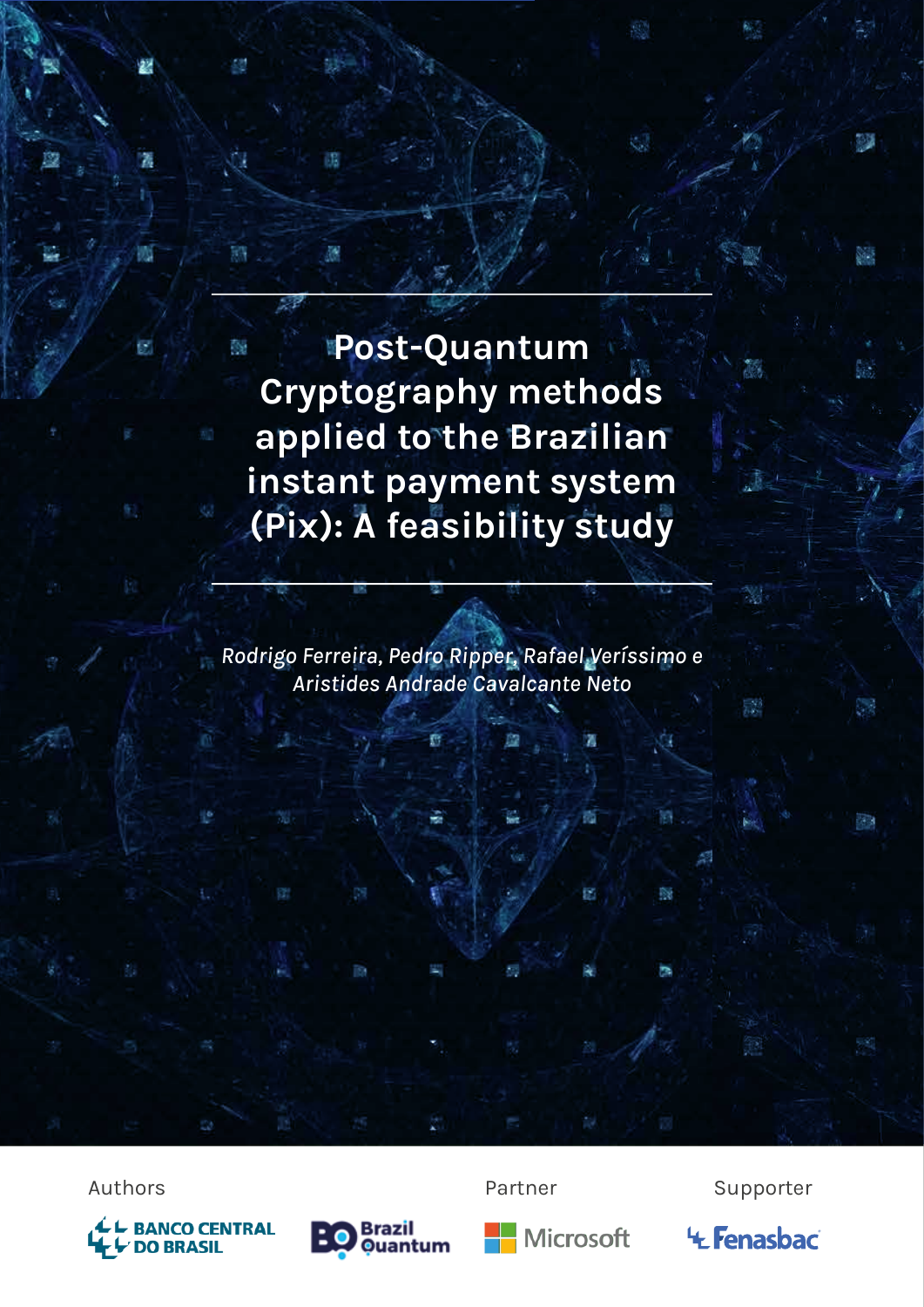# **Post-Quantum Cryptography methods applied to the Brazilian instant payment system (Pix): A feasibility study**

*Rodrigo Ferreira1 , Pedro Ripper1 , Rafael Veríssimo1 e Aristides Andrade Cavalcante Neto2*

**E-mail** contato@brazilquantum.com

**Research coordinator** Aristides Andrade Cavalcante Neto

*<sup>1</sup> Brazil Quantum, São Paulo, SP, Brazil*

*<sup>2</sup> Banco Central do Brasil, Brasília, DF, Brazil*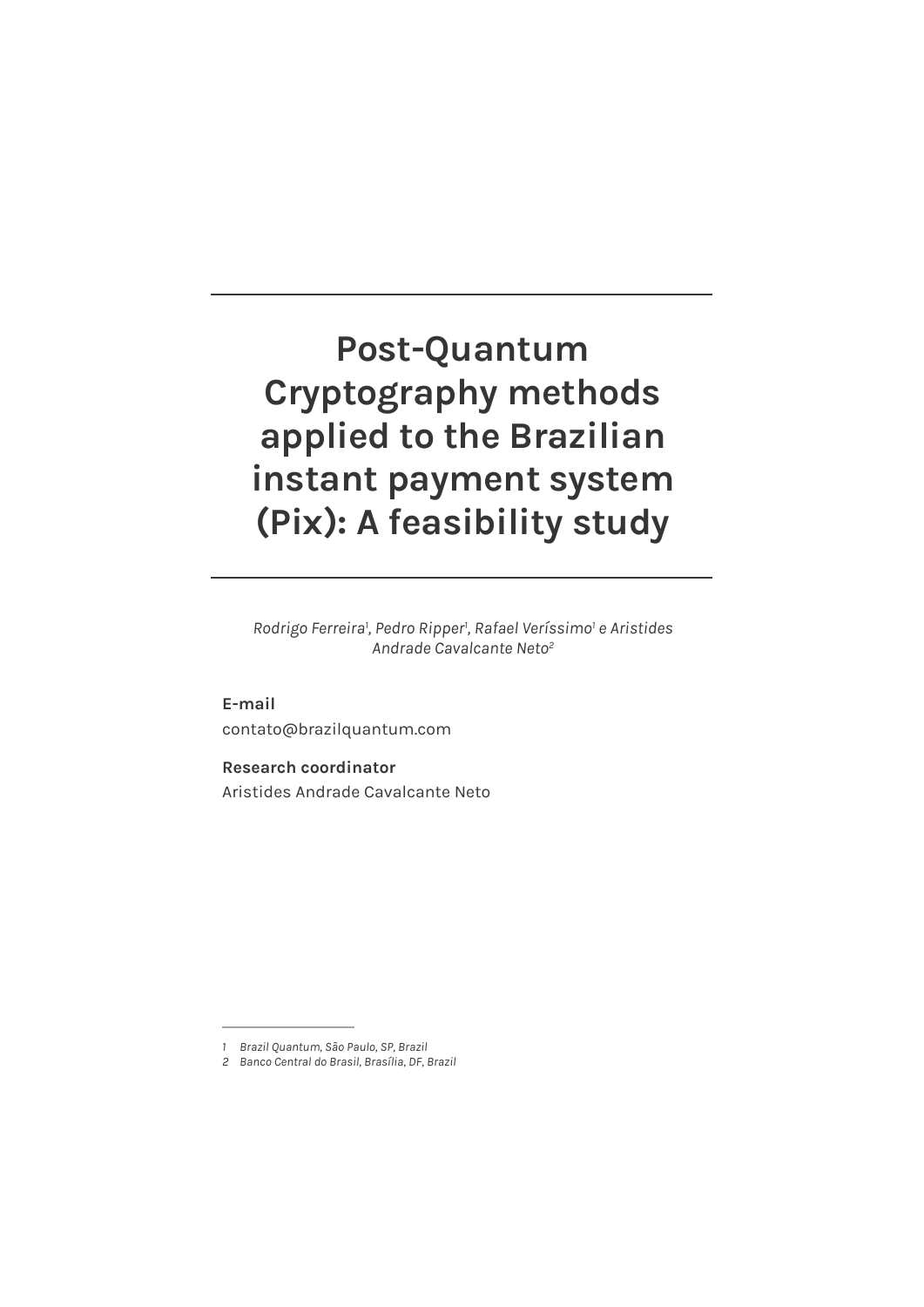# **Post-Quantum Cryptography methods applied to the Brazilian instant payment system (Pix): A feasibility study**

*Aristides Andrade Cavalcante Neto (aristides.andrade@bcb.gov.br) Pedro Ripper (pedro.ripper@brazilquantum.com) Rafael Veríssimo (rafael.verissimo@brazilquantum.com) Rodrigo Ferreira (rodrigo.ferreira@brazilquantum.com)*

## **Abstract**

The development of Quantum Computing in the last few years has not only created new opportunities, but also raised concerns about the current state of cryptography. Followed by the threat that quantum algorithms pose to some of the most used cryptographic systems, a new field of research has been created. Post-Quantum Cryptography (PQC) is responsible for the study of cryptographic methods resistant to potential "quantum attacks". This work analyses the feasibility of implementing PQC algorithms in the Brazilian Instant Payment System (Pix). To achieve such goal, we first review the present state of PQC and Pix's cryptography. Afterwards, we execute performance tests for the PQC Picnic scheme, followed by their results and the discussion on future steps for the implementation of PQC systems on Pix.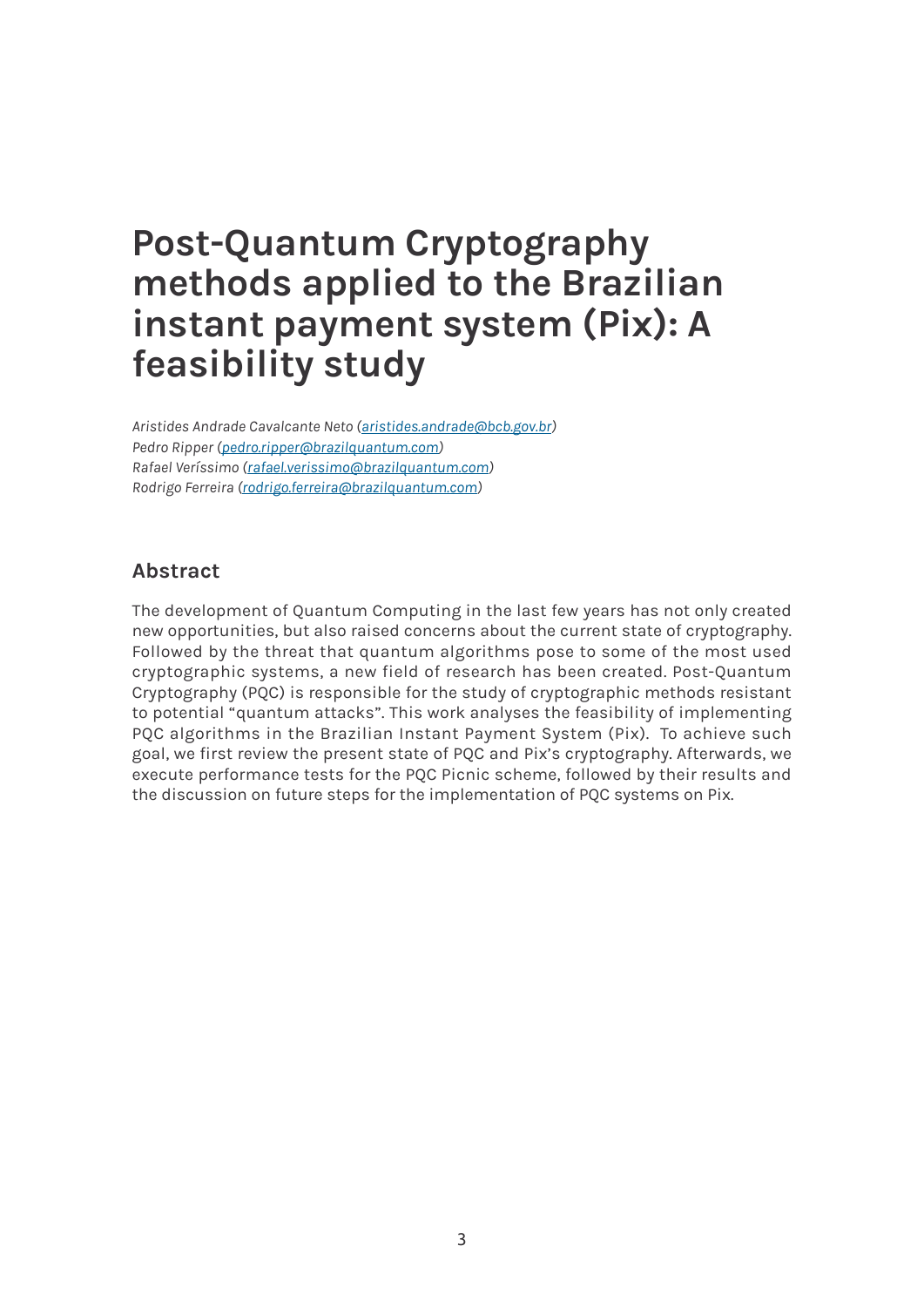## **1. Introduction**

In the last few years, the investment in Quantum Computing (QC) has presented a surge in its growth. The expectations on what a quantum computer is capable of have been attracting new investors and causing the creation of promising new companies. For instance, the startup IonQ which, in 2021, became the first QC publicly listed company with a 2 billion dollars evaluation [16].

The current stage of QC is characterized by machines that are very limited by noisy operations and interactions with the environment. This phase is known as the Noise Intermediate-Scale Quantum (NISQ) Era [17]. Having said that, quantum computers are yet to present any real-world application. However, the research on QC has been advancing quickly and presenting solutions for these shortcomings, turning some use cases for QC feasible in the next 5 to 10 years [22].

This rapid growth is also linked to the threat that quantum computers may pose, in the future, to current cryptographic systems. It has been shown, theoretically, that some quantum algorithms are capable of cracking certain protocols. For example, the Shor's Algorithm [18] for prime number factorization is able to solve the widely used RSA cryptosystem, with a sufficient number of fault-tolerant qubits.

As previously stated, in the NISQ Era [17], quantum computers still do not represent a risk for cryptography. However, given that there is a possibility of security breaches, researchers are developing cryptographic schemes that are resistant to quantum algorithms.

In this regard, Post-Quantum Cryptography (PQC), also known as quantum safe or quantum resistant encryption, presents itself as a solution to this issue. This new research area studies cryptosystems based on mathematical problems that are unsolvable even for current quantum algorithms, unraveling quantum-resistant cryptographic algorithms.

Some already known cryptographic systems, alongside new ones that are being developed, constitute the group of post-quantum algorithms. Taking that into account, the National Institute of Standards and Technology (NIST), created a Standardization Process for PQC, in partnership with enterprises and universities around the globe [6].

Following this international effort and the technology innovation essence of the Central Bank of Brazil (CBB), it was presented the idea of a study for the feasibility of applying some of the PQC algorithms analyzed by NIST into the Pix system (Brazilian instant payment system), developed by CBB. This work was done by Brazil Quantum, with the support of Microsoft Brazil and the technology team of CBB.

The study was initiated with the selection of NIST's PQC algorithms that were aligned with Pix's ground rules, with the following criteria: security, performance and cryptographic-agility. Afterwards, it was carried out some test cases, taking as benchmark the standard message traffic from Pix. Therefore, it was possible to make a comparison between the current Pix's performance and the one that would be obtained in a scenario with PQC algorithms.

This article begins with a brief introduction to PQC, followed by a review of its current state. Subsequently, Pix's cryptographic system is presented, as well as the performance assessment. Finally, a discussion upon the results from the PQC protocols in contrast with Pix's algorithms is presented. As conclusion, a roadmap for the incorporation of PQC algorithms in Pix is shown.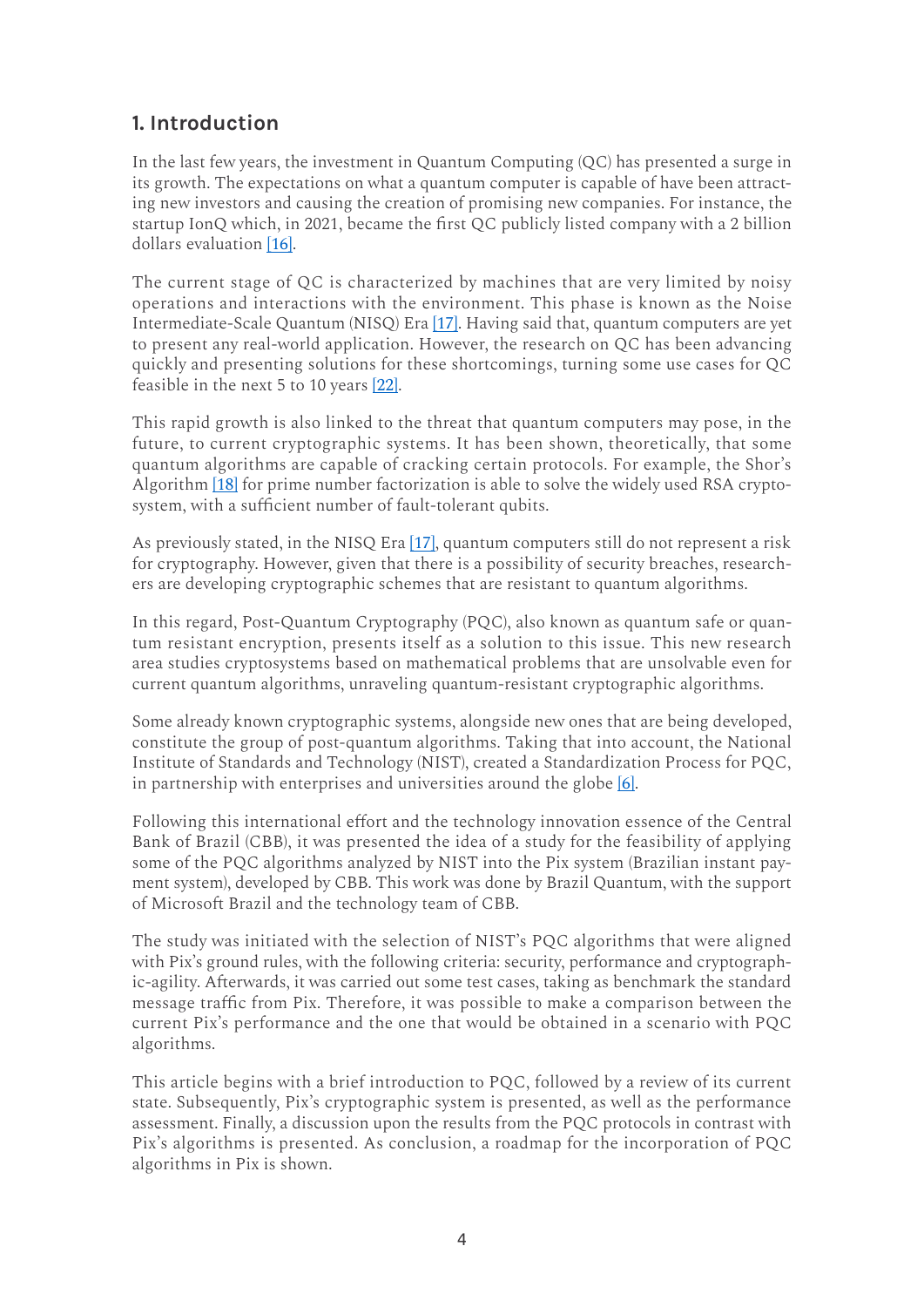## **2. Fundamentals of Post-Quantum Cryptography**

As previously presented, PQC is focused on algorithms that are believed to be quantum safe. That is to say, they are currently considered resistant to quantum computers. With that in mind, it is still unknown the true capability of a quantum computer. The advancements on the research of novel quantum algorithms could make some of the PQC algorithms vulnerable in the future.

Such scenario highlights the relevance of the work being done by NIST [6], in which several PQC algorithms are being analyzed since the end of 2016. These algorithms can be categorized according to two aspects. The first one being their purpose, which can be Public Key Encryption or Digital Signature. Moreover, they can be divided into the mathematical problem that they are based on. Therefore, some of the groups of PQC algorithms are:

- **Hash-Based:** cryptographic systems with their security based on the collisionresistance and the inversibility of their hash functions. Hash-Based cryptography is widely used in Digital Signature schemes. Relying basically on a secure hash function, Hash-Based Digital Signature systems do not present relevant computational cost. A good example of a Hash-Based algorithm is SPHINCS+ [19,20,21].
- **Code-Based:** this group of algorithms is based on the theory of Error Correcting codes. According to Enisa's report [20], Code-Based protocols were developed to offer short signatures at the cost of generating larger key sizes. Some of the algorithms that belong to this group are Classic McEliece, BIKE e HOC [19,20].
- **Lattice-Based:** this class of algorithms makes use of mathematically hard problems inside the study of lattices. Lattice-Based algorithms, such as NTRU, Saber and Frodo-KEM [19,20], account for the majority of PQC groups in NIST'S Third Round of standardization of PQC.

Furthermore, the PQC algorithms existent today are not sufficient to guarantee quantum resistance. Besides the aforementioned fact that more powerful quantum algorithms may be developed in the future, most PQC algorithms are not ready to be implemented in the real world. These protocols still have some points for improvement, such as their efficiency, security, and portability regarding different technologies.

Therefore, NIST's Standardization Process [6] is of great importance, playing a part in the development of PQC and selecting the most fitting algorithms to prevent threats that quantum algorithms may pose.

## **3. Current state of Post-Quantum Cryptography**

The current progress of PQC is greatly influenced by NIST's Standardization Process [6]. This project is based on rounds in which different algorithms are submitted to be evaluated in order to find shortcomings and elements that can be refined. The proposed cryptographic systems are open-source projects with their documentation available to anyone, in order to democratize the access for testing and research.

Having its first round in the end of 2016, NIST's Standardization Process is found today in its third stage. During this period, some algorithms were discarded, due to weaknesses that were found, while others prevailed and continued to be analyzed and improved. However, the winning candidates in each round can still be rejected in future phases, on account of new vulnerabilities that can be found.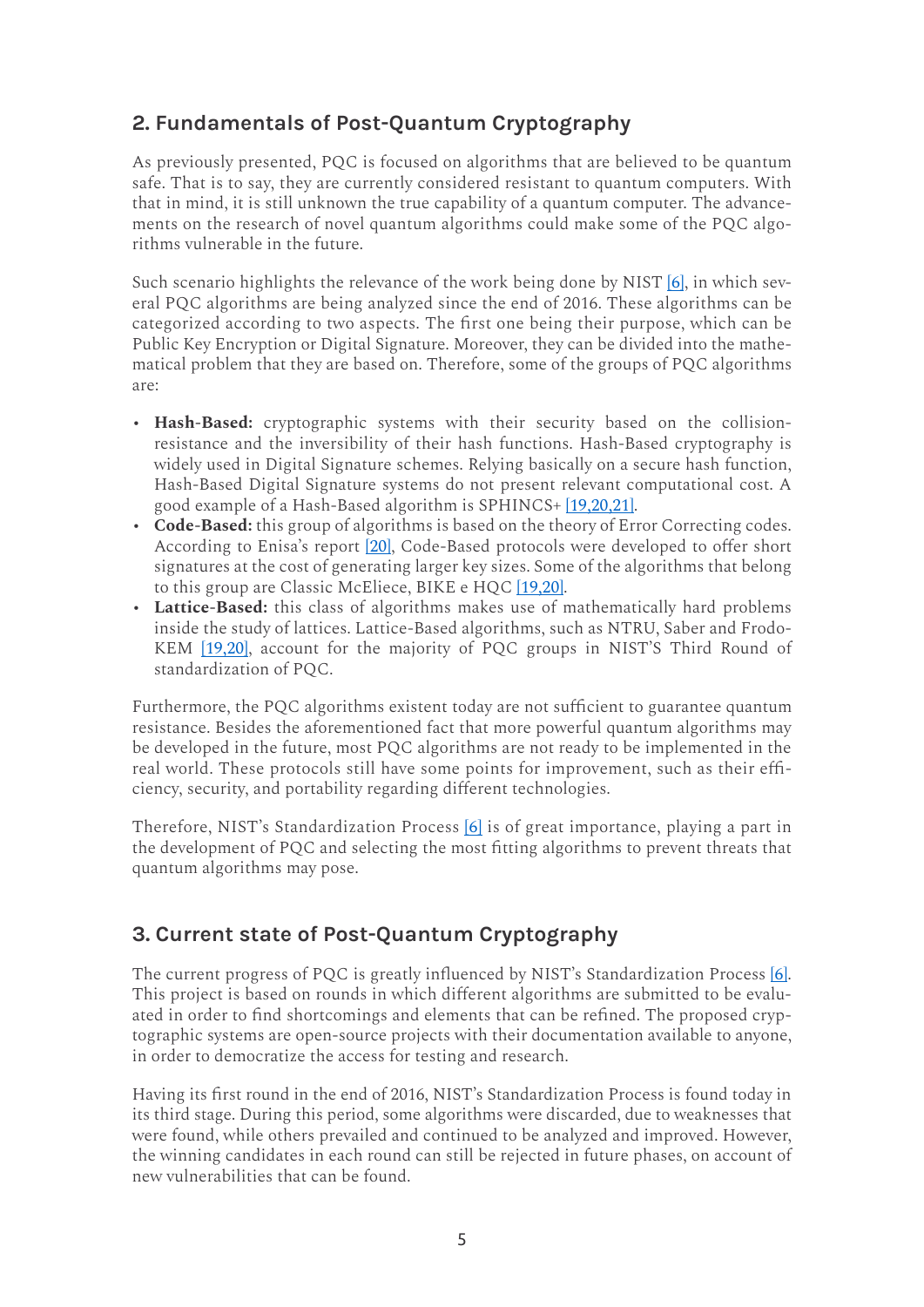## **4. Pix's cryptographic system overview**

The main goal of the Brazilian instant payment system (Pix) is to maintain a secure system for its operation. In order to guarantee such security, it is necessary to stablish a set of protocols that define the interactions between all the segments of the payment system [2].

Aspects of these protocols contemplate communication cryptography, authentication, digital signature processes and managing digital certificates. Moreover, audit logs must also be stored in order to provide traceability of transactions inside the Pix network [1].

With that said, the communication between each Payment Service Provider (PSP) and Pix's APIs is performed through the RSFN (Brazilian Financial System Network). That communication must follow the rules stated in the Networks' Manual of the National Financial System [2].

The connection between a PSP and the APIs available on Pix occurs via the Hypertext Transfer Protocol (HTTP) 1.1, using the Transport Layer Security (TLS) cryptography version 1.2 or above, with a mandatory mutual authentication at the moment of connection. The algorithms contemplated in this cryptography are presented in Table 1.

| <b>Function</b>                   | <b>Algorithm</b>  |  |  |
|-----------------------------------|-------------------|--|--|
| Key Exchange                      | ECDHE             |  |  |
| Authentication                    | <b>RSA</b>        |  |  |
| Symmetric Cryptography            | AES-128, modo GCM |  |  |
| MAC (Message Authentication Code) | SHA-256           |  |  |

**Table 1.** Functions and their respective algorithms in the TLS cryptography used by Pix.

It's necessary to state that CBB and PSP must use ICP-Brazil certificates. Moreover, the PSP's HTTP clients need to satisfy the TTL (Time to Live) definitions of the DNS servers, in order to assure the access to Pix's APIs at all times.

To safeguard Pix's transactions, the transmitter digitally signs all messages sent to SPI (Portuguese acronym for "Instant Payment System" – the core module of Pix) [1]. For every operation (considering the different message types [1,2]), the CBB's answer to the PSP is always digitally signed.

In the context of Pix, the digital signature standard is XMLDSig [4]. In addition, in SPI the messages follow the ISO 20.022 standard [5]. In this sense, the information that must be signed are: the ISO 20.022 message itself (*<Document>*), the BAH header (*<AppHdr>*), and the *<KeyInfo>*. Figure 1 illustrates the digital signature process of IPS messages.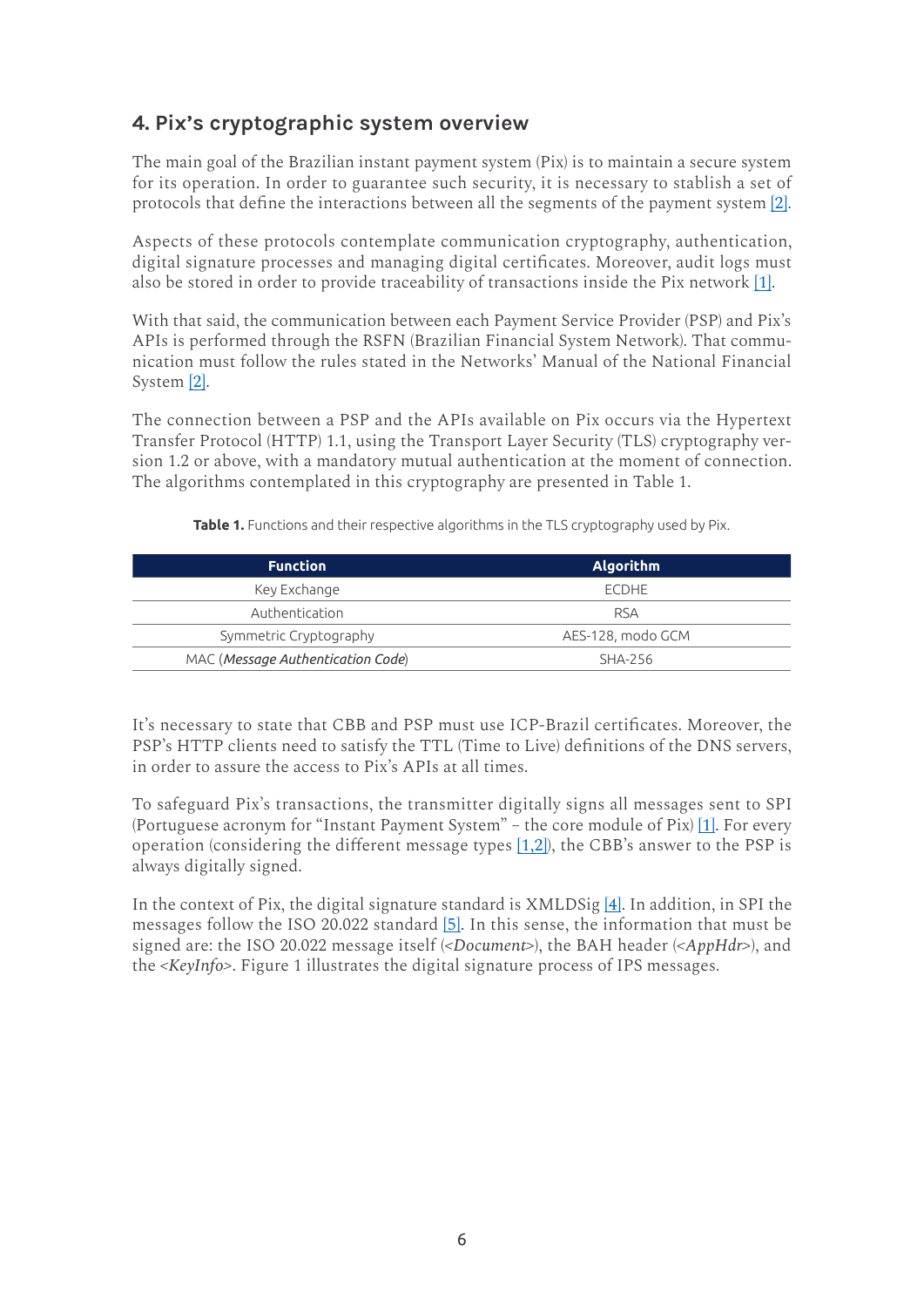

**Figure 1.** SPI's digital signature workflow for messages.

## **5. Post-Quantum Cryptography applied to Pix**

The feasibility study about the application of PQC into Pix was conducted using NIST's PQC Standardization Process [6] as reference. In its second round, NIST selected 26 algorithms in total. As key exchange protocols, the chosen ones were Classic McEliece, CRYSTALS-KYBER, NTRU, SABER, BIKE, FrodoKEM, HQC, NTRU Prime, SIKE, LAC, LEDAcrypt, NewHope, NTS-KEM, ROLLO, Round5, RQC and Three Bears. Moreover, the following digital signature algorithms were elected: CRYSTALS-DILITHIUM, FALCON, Rainbow, GeMSS, Picnic, SPHINCS+, LUOV, MQDSS and qTESLA [6].

In the third round of the NIST standardization process, 15 algorithms were selected and categorized as "finalist" or "alternative" candidates. The "finalists" are algorithms that NIST considers to have the greatest potential to become the standard by the end of the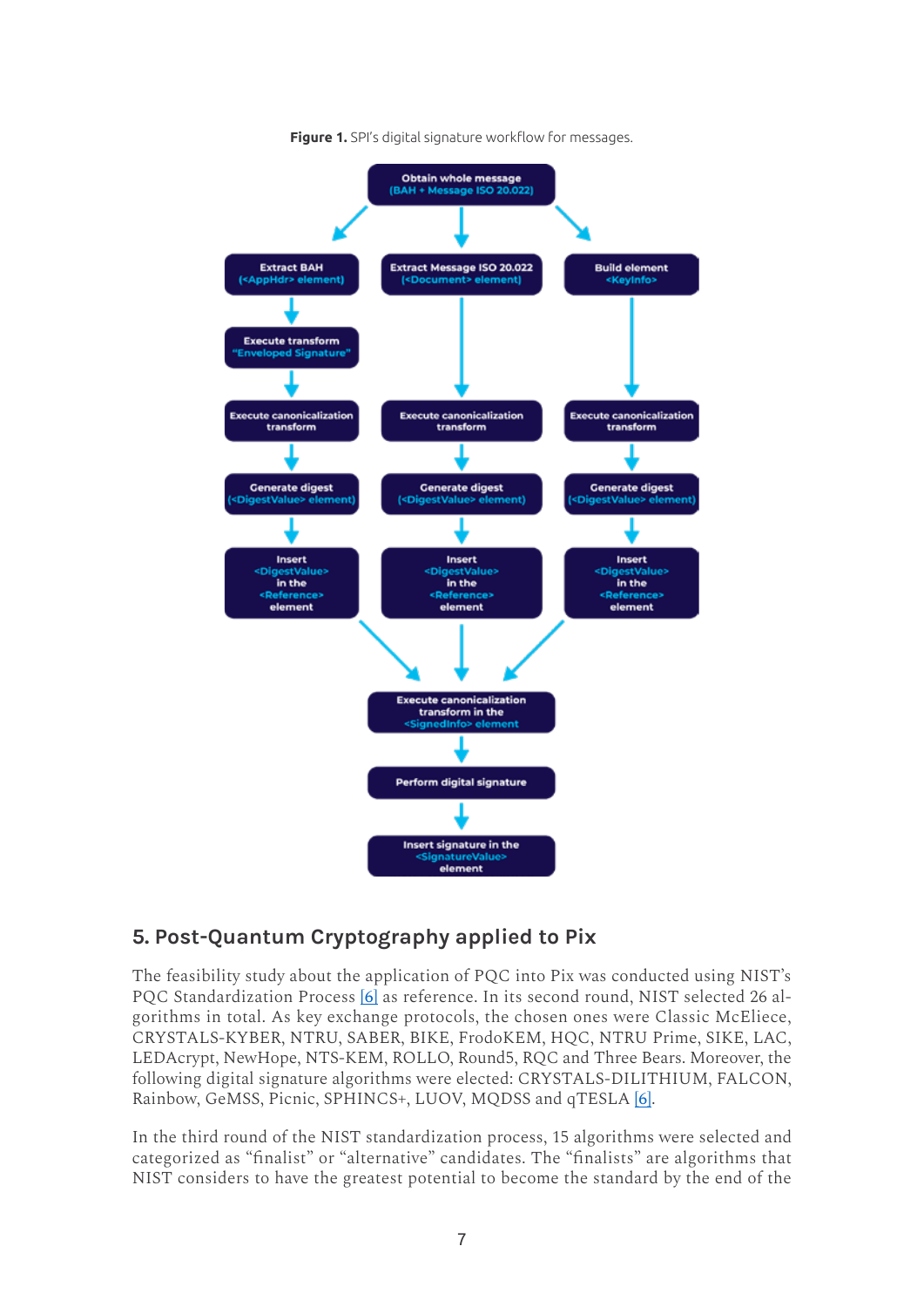third round. The " alternative " candidates, in turn, are perceived by NIST as potential future standards after further rounds of evaluation [14]. The list of finalist and alternative candidates can be seen in tables 2 and 3, respectively [14].

| <b>Table 2.</b> Round 3 finalists. |  |
|------------------------------------|--|
|------------------------------------|--|

| <b>Key Exchange</b> | <b>Digital Signature</b> |
|---------------------|--------------------------|
| Classic McEliece    | CRYSTALS-DILITHIUM       |
| CRYSTALS-KYBER      | <b>FALCON</b>            |
| <b>NTRU</b>         | Rainbow                  |
| SARFR               |                          |

#### **Table 3.** Round 3 alternate candidates.

| <b>Key Exchange</b> | <b>Digital Signature</b> |
|---------------------|--------------------------|
| <b>BIKE</b>         | GeMSS                    |
| FrodoKEM            | Picnic                   |
| HQC                 | SPHINCS+                 |
| NTRU Prime          |                          |
| <b>SIKE</b>         |                          |
|                     |                          |

Aligned with the evaluation criteria highlighted by NIST, the authors considered the following parameters in their study:

- **Safety**: the most important factor for NIST [6], which has defined five levels of safety based on the amount of computing resources needed to perform a brute force attack;
- **Cost and performance**: the second most relevant aspect, considering computational and data transfer costs, as well as the performance of algorithms in key generation or digital signature authentication;
- **Crypto-agility**: crucial factor for the implementation of post-quantum cryptography in Pix, since the selected algorithms must be easily implemented into existing systems (the transition must be facilitated).

Given such conditions and the support offered by Microsoft, Brazil Quantum chose to analyze the algorithms developed by *Microsoft Research* team: FrodoKEM, SIKE, qTESLA (key exchange) and Picnic (digital signature) [7].

After joint deliberation with the Pix development team, we concluded that the way the system was built makes it not feasible to analyze the computational time and cost of an isolated key exchange. This occurs because, in Pix, messages are not encrypted individually, but rather at the transport layer - since they are transmitted via HTTP.

This scenario provided, therefore, the study directed to the digital signature of messages in SPI. Thus, Brazil Quantum's team was dedicated to implement the Picnic algorithm (considering Pix's current cryptographic configurations) and to analyze the results obtained based on Pix's current performance.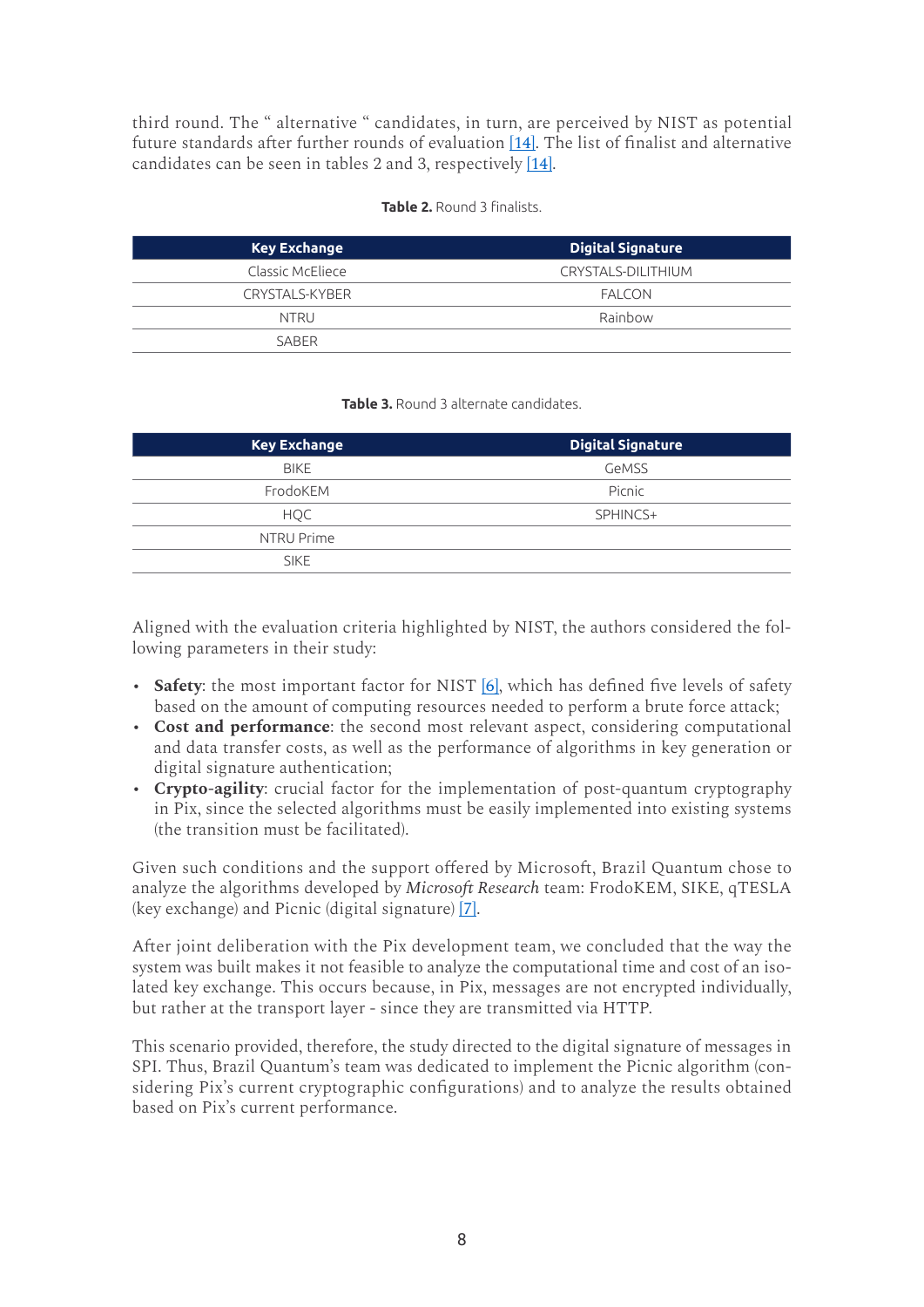# **6. Picnic**

Picnic is a digital signature quantum-safe algorithm. It has been developed by several researchers from Aarhus University, AIT GmbH, DFINITY, Georgia Tech, Microsoft Research, Northwestern University, Princeton University, Denmark Technical University, and the University of Maryland. Picnic's safety comes from a Zero-Knowledge Proof (ZKP) system, in which the transmitter can prove to the receiver that the message has been encrypted - without revealing it.

Moreover, Picnic also uses block ciphers and hash functions, enhancing its security to the post-quantum level. We've then analyzed Picnic's cryptographic components (LowMC, hash function, derivation key function) to determine which configuration fulfills Pix's needs.

- **LowMC:** parameterized block cipher used for simulating the Multi-Party Computation (MPC) protocol. We define it by the binary matrices order n and the number of LowMC rounds r;
- **Hash function:** an algorithm maps variable-length data to fixed-length output. In Picnic's context, it can be SHAKE128 or SHAKE256 - depending on the security level L;
- **Key Derivation Function (KDF):** when creating and verifying digital signatures, it is necessary to expand a small random value (seed) from 128 to 512 bits to a larger one (around 1kB), which we can achieve via a SHAKE function. For Picnic, we use the same function (SHAKE128 or SHAKE256) for hash and key derivation.

Moreover, Picnic's ZKP implementations are based on the Fiat-Shamir (FS) or the Unruh (UR) transformations, generating two types of Picnic for each security level (L). NIST has established three security levels (L1, L3, L5) that correspond to the security offered by AES-128, AES-192, and AES-256.

Our research has also analyzed Picnic's third version (Picnic3), having minor implementation differences. The following table contains the cryptographic parameters of each Picnic type, including the S security bits (S for classical attacks and, at least, S/2 for quantum attacks):

| <b>Picnic</b>                      | S[bits] | n[bits] | r[rounds] | k[bits] | <b>Hash/KDF</b> |
|------------------------------------|---------|---------|-----------|---------|-----------------|
| Picnic L1                          | 128     | 128     | 20        | 128     | SHAKE128        |
| Picnic L3                          | 192     | 192     | 30        | 192     | SHAKE256        |
| Picnic L5                          | 256     | 256     | 38        | 256     | SHAKE256        |
| Picnic <sub>3</sub> L <sub>1</sub> | 128     | 129     | 4         | 128     | SHAKE128        |
| Picnic3 L3                         | 192     | 192     | 4         | 192     | SHAKE256        |
| Picnic3 L5                         | 256     | 255     | 4         | 256     | SHAKE256        |

**Table 4.** Picnic types and cryptographic parameters.

The size k (Table 4) corresponds to the key size (in bits) that we use in the algorithm. Also, the cryptographic parameters remain the same for both versions of Picnic (Picnic-FS and Picnic-UR).

Figure 2 is a high-level diagram of Picnic's architecture, containing the client-server interaction. We have adopted the TLS Handshake time as the telemetry.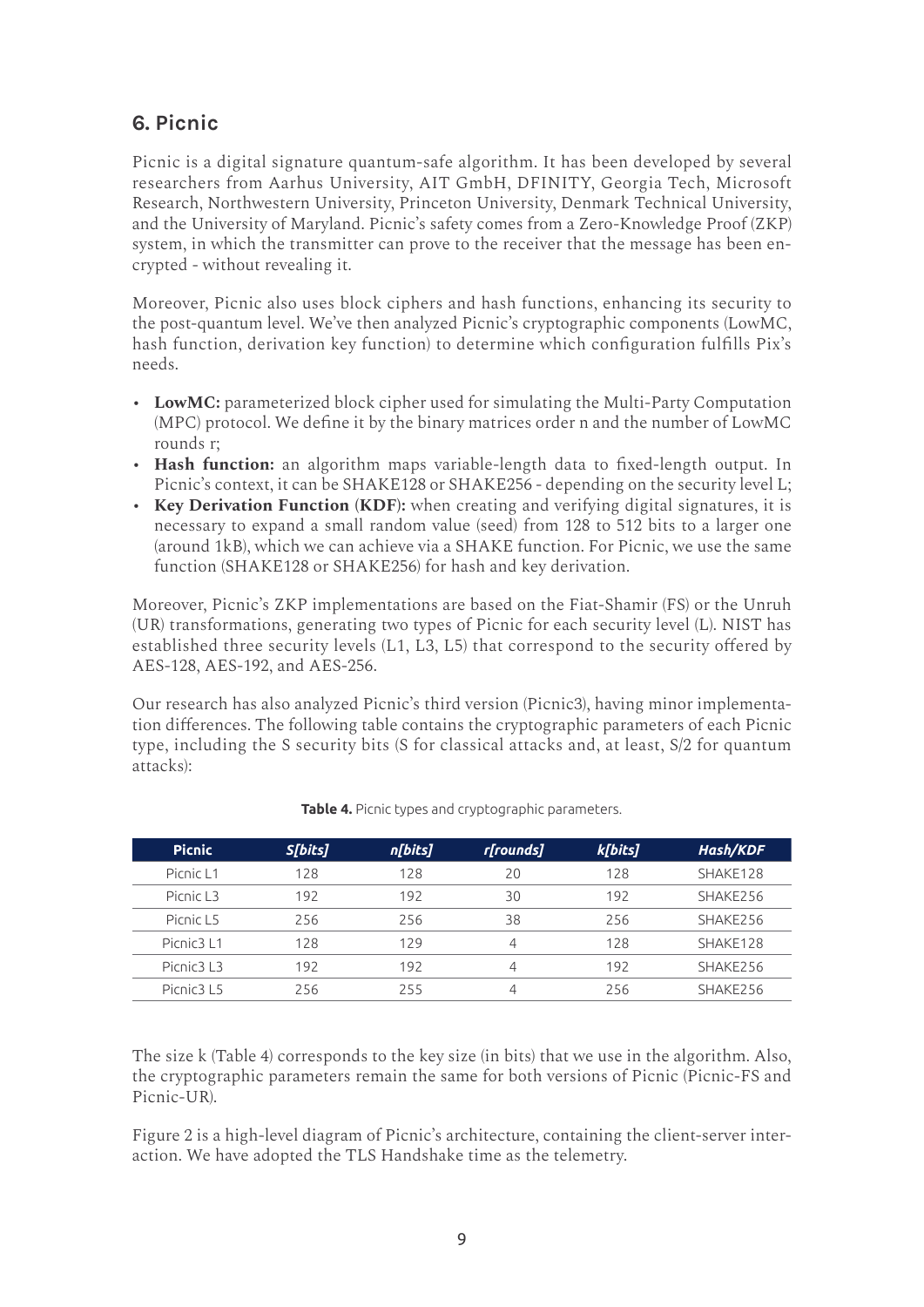

**Figure 2.** Picnic's high-level architecture, including the client-server interaction.

## **7. Implementation**

Regarding the choice between the system's possible cryptographic parameters, Picnic was implemented and tested in its Picnic L3 and Picnic3 L3 versions, since they have similarities to the current state of Pix (focused on crypto-agility). Then, some possible improvements to Pix were analyzed with the objective of making the system's digital signature process *quantum-safe.*

Such changes include changing the RSA-SHA256 algorithm for Picnic, which can be obtained by editing the *<SignatureMethod>* element in the Pix system. As indicated by [12], Picnic is expected to be a feasible option for the future of digital signatures, given it is considerably more resistant to quantum attacks than traditional methods.

The following phase was the testing of Picnic L3 (FS and UR) and PIcnic3 L3. The test was composed of four sections: key generation, message signature, signature verification and key serialization. The process is illustrated in the following Figure.

By analyzing Picnic's cryptographic parameters' options, we have implemented the Picnic L3 and Picnic3 L3 versions, given that they are similar to current Pix's configurations. Thus, we have investigated which adaptations are necessary to provide quantum-safe security to Pix's digital signature process.

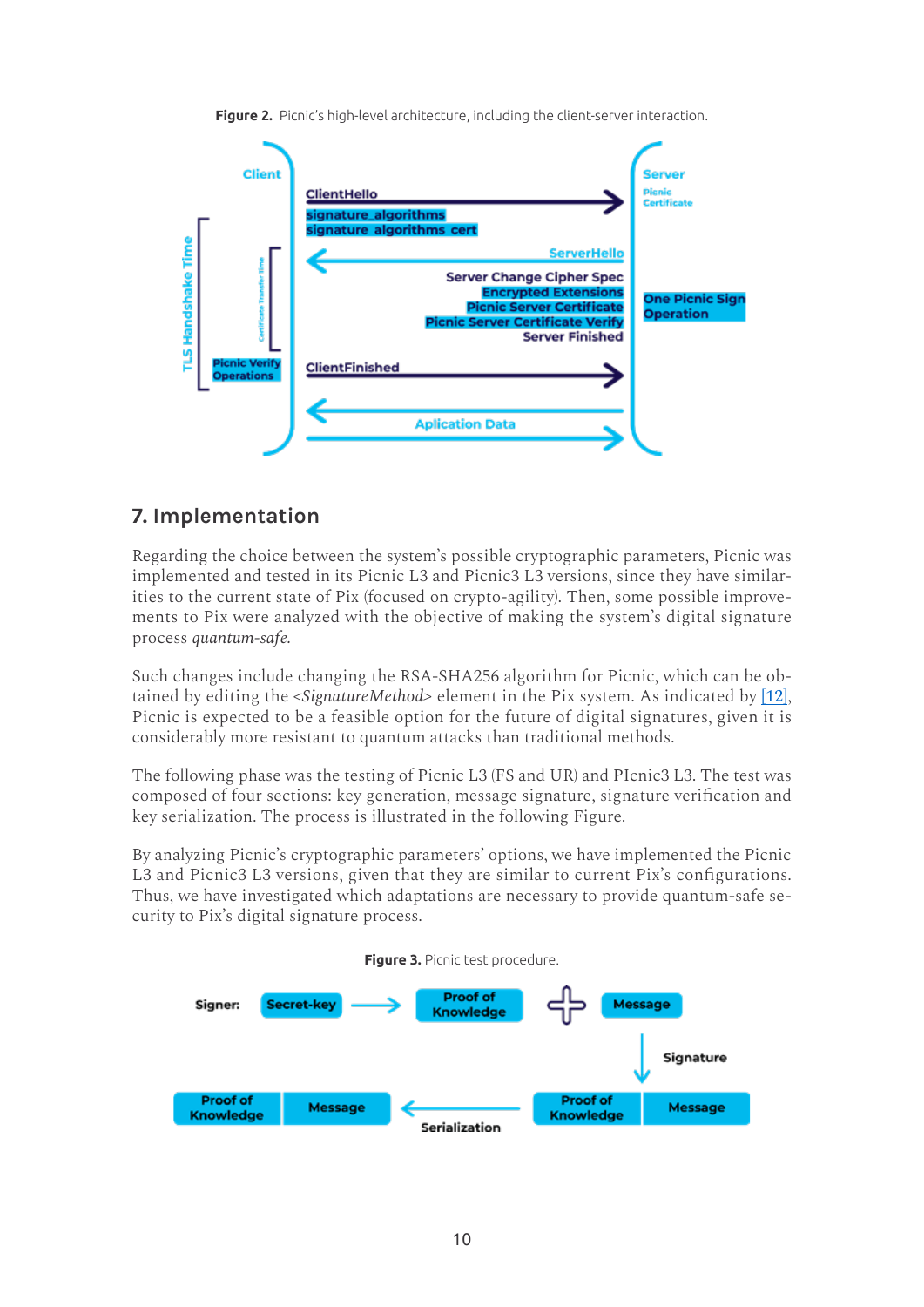As shown in Figure 3, the *signer* (in possession of the secret key) can generate a *proof of knowledge*, which will then be combined with the message to form the digital signature. The serialization step follows, reducing the signature's occupied size in memory.

In the key verification step, a simulation in *N* parts takes place – each containing a fraction of the secret key. The fractions of each part are gathered together, forming the desired secret key. The system then checks if the secret key satisfies the *proof of knowledge* problem.



In order to run the tests, it was also needed to define the messages' size. For such a task, commonly circulating messages on SPI were considered, both in case of single operation (Table 5) or multiple operations (Table 6) messages, as is the case of *Pacs. 008* (a message type widely used in this context)  $[1,2]$ . The message size difference between the minimum and maximum traffic was considered for Picnic tests.

| <b>Message Type</b> | Size (kB) |  |  |  |  |
|---------------------|-----------|--|--|--|--|
| Admi. 002           | 2,7       |  |  |  |  |
| Pibr. 001           | 2,4       |  |  |  |  |
| Pibr. 002           | 2,4       |  |  |  |  |
| Pacs. 002           | 2,6       |  |  |  |  |
| Pacs. 004           | 3,0       |  |  |  |  |
| Pacs. 008           | 3,5       |  |  |  |  |
| Camt. 040           | 2,7       |  |  |  |  |
| Camt. 052           | 2,8       |  |  |  |  |
| Camt. 053           | 3,0       |  |  |  |  |
| Camt. 054           | 3,8       |  |  |  |  |
| Camt. 060           | 2,7       |  |  |  |  |
| Reda. 014           | 2,6       |  |  |  |  |

#### **Table 5.** Common Pix messages' types and sizes.

**Table 6.** Amount of Pacs. 008 operations and their size in KB.

| Amount of operations [Pacs. 008] | Size(kB) |
|----------------------------------|----------|
|                                  |          |
|                                  | 4.4      |
|                                  | 5.       |
|                                  |          |
|                                  |          |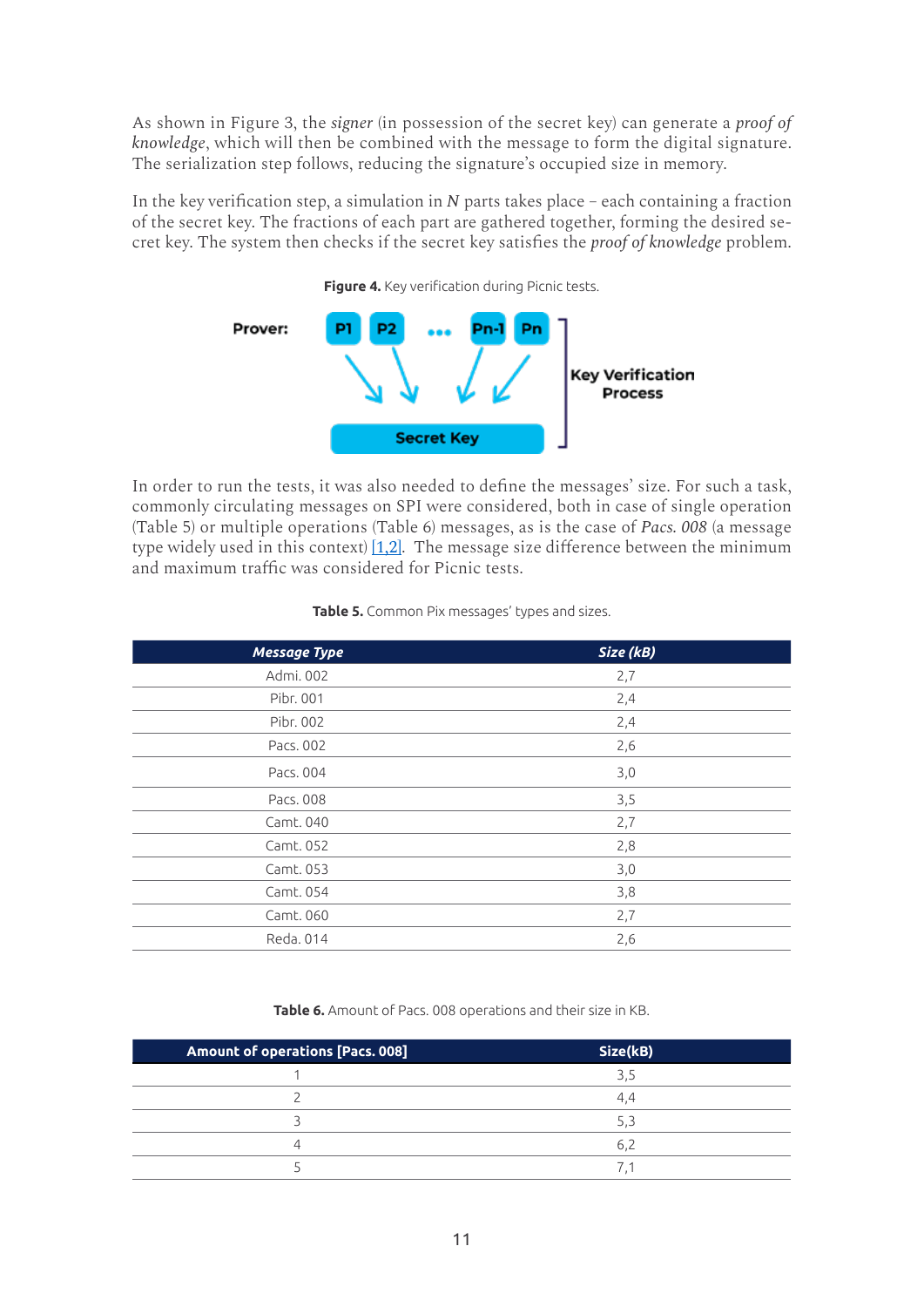| Amount of operations [Pacs. 008] | Size(kB) |  |  |
|----------------------------------|----------|--|--|
|                                  | 8.0      |  |  |
|                                  | 89       |  |  |
|                                  | 9.8      |  |  |
|                                  | 10.7     |  |  |
| 10                               | 11.6     |  |  |

### **8. Obtained Results**

As shown in Tables 5 and 6, the size of commonly sent messages oscillates around 2KB and 12KB. Therefore, 100 iterations of each considered version of the system (Picnic L3 FS, Picnic L3 UR, Picnic3) were run, always with time measurement. The average time per message size was then plotted (Figures 5 and 6). It should be noted that all tested cases were successful, meaning all four steps of the test were successfully concluded.

**Figure 5.** Average signature time per message size.





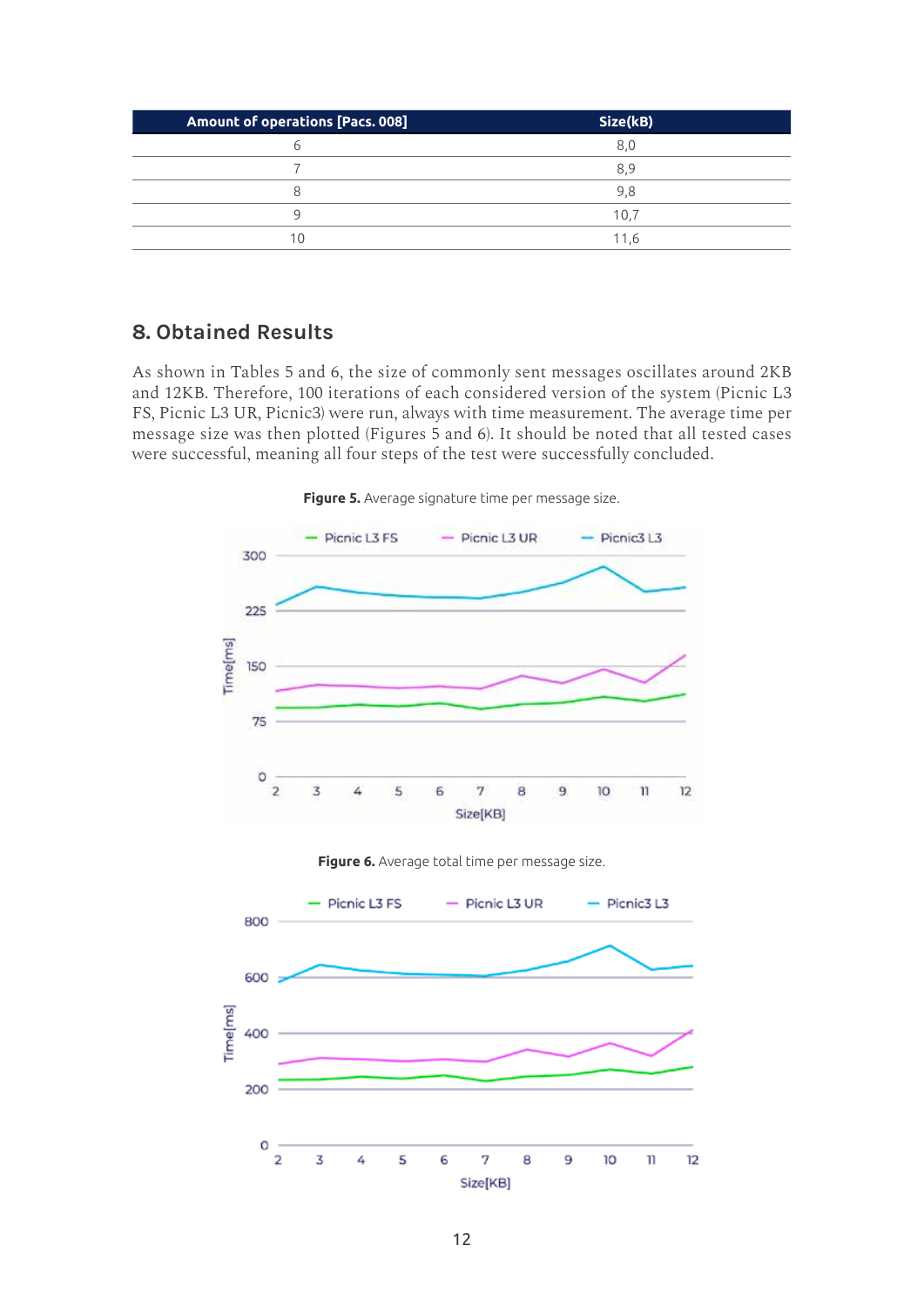The results shown on Figures 5 and 6 were obtained with a development environment with an Intel Core i7-8550U 1.99GHz processor and the GNU GCC 5.4.72 (WSL2) compiler. The user guide, as well as the testing Docker container, can be found on Brazil Quantum's page on GitHub [13].

Such results were compared with the load testing data supplied by the CBB. Such a testing data was created by the BCB during the technical specification of Pix. Therefore, the reference timing (in milliseconds) for each message type (pacs.002, pacs.004, pacs.008, admi.002, camt.052, camt.053 and pibr.002) is known, from the message reading until the writing confirmation. The measured time also includes the creation and signature of the XML message.

The test has simulated approximately 2000 tps (*transactions per second*) during 10 minutes, with different message types being sent. The minimal, average and maximal times were then obtained, as well as the P5, P50, P95 and P99 latencies. A sample of the results can be seen on Table 7.

| Number of<br><b>operations</b> | Number of<br>messages    | Min time<br>(ms) | <b>Average</b><br>time (ms) | <b>Max</b><br>time<br>(ms) | <b>P5</b> | <b>P50</b> | <b>P95</b> | <b>P99</b> |
|--------------------------------|--------------------------|------------------|-----------------------------|----------------------------|-----------|------------|------------|------------|
|                                | 524                      | 9                | 23                          | 107                        | 13        | 22         | 31         | 52         |
|                                | 9                        | 14               | 21                          | 28                         | 15        | 22         | 26         | 28         |
| 1                              | 342                      | 9                | 26                          | 171                        | 15        | 24         | 45         | 91         |
|                                | 2720                     | 11               | 27                          | 171                        | 18        | 25         | 43         | 60         |
| 2                              | $\overline{\phantom{0}}$ | 24               | 27                          | 29                         | 24        | 27         | 29         | 29         |
| 5                              | 1657                     | 13               | 29                          | 237                        | 20        | 26         | 44         | 64         |
|                                | 400                      | 12               | 26                          | 199                        | 15        | 24         | 37         | 70         |
|                                |                          |                  |                             |                            |           |            |            |            |

**Table 7.** Properties of the messages used in the Pix environment.

Using the same metric (average total time), the Pix load test results stayed within a 22 to 32 milliseconds range, depending on the size of the message (ranging between 2 KB and 12 KB). In comparison to the performance of the tested Picnic versions, this approach has shown a sensibly larger total time.

# **9. Conclusion**

The implementation of versions Picnic L3 FS, Picnic L3 UR and Picnic3 L3 versions in the Intel Core i7-8550U 1.99 GHz processor environment via the GNU GCC compiler provides results that prove incompatibility with the current demands of Pix, which requires a message throughput of at least 2000 messages per second (with an expected time of up to 50 milliseconds per message).

In this context, the message signing tests via Picnic L3 FS showed a processing time of 4 to 5 times higher than Pix's benchmark. It is also noteworthy that the results obtained in this simulation are in agreement with the updated literature on the performance of Picnic [26].

However, it is important to note that the operating conditions of the compared cryptographic systems are not the same. Internally, Pix makes use of an HSM (Hardware Security Module) from DINAMO Networks [23] that enables up to 4000 operations per second. In the current market, there are already HSM solutions supporting quantum-safe cryptography scenarios, as offered by companies like Thales [24] and Utimaco [25].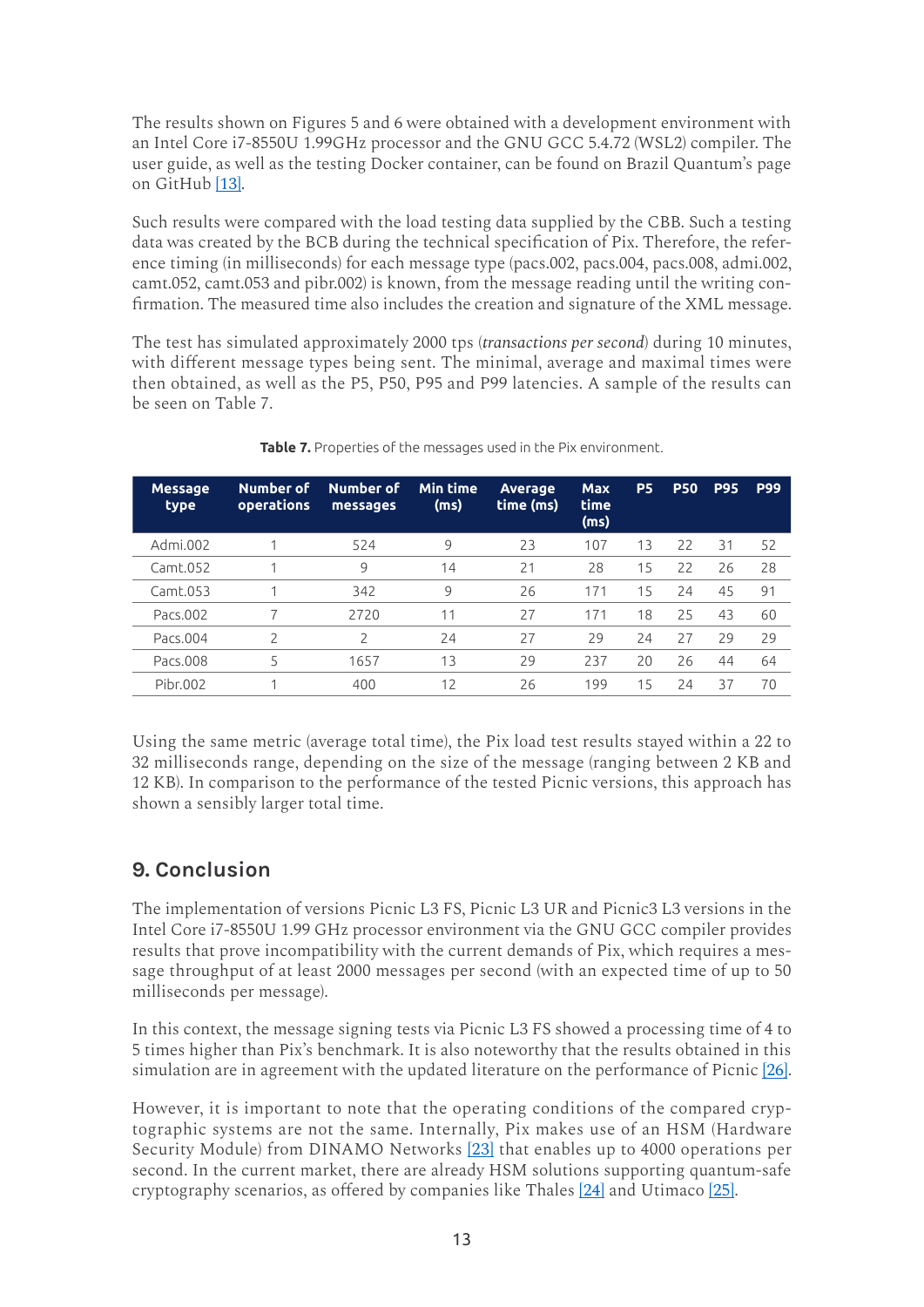## **10. Discussion and Future Work**

According to the results, we can see that although Picnic L3 and Picnic3 L3 provide some advantages (e.g., higher security and smaller public keys), their running times are substantially higher. In general, Picnic's approach is relatively new and is constantly evolving. It still requires further development (especially in block ciphers) before NIST can take it as a standard [14].

On the other hand, Picnic's diversity (not based on algebraic problems or complex lattices) is an advantage for future standardization. For those reasons, NIST has considered Picnic an alternate candidate [14], revealing that such an algorithm might be promising for digital signatures.

Future work could include the side-channel attacks in the Picnic scheme. Previous research [12] suggests that direct implementations would have a high concentration of side-channel attacks. We should take that into account when considering a practical application within Pix.

Moreover, to perform a consistent comparison of cryptographic schemes' performance, we could implement Picnic on Pix's hardware itself. Another possibility is replicating the same environment on Microsoft Azure [15] with the appropriate project description (objective, sizing, architecture, components, etc.). Thus, we could obtain more accurate estimates of the adoption cost of a quantum-safe API in Pix's systems.

An alternate approach is analyzing the post-quantum HSMs' compatibility with Picnic. Next, one should also consider the commercial availability and the limitations of such devices. Those applications can enhance Picnic's performance to get closer to Pix's requirements.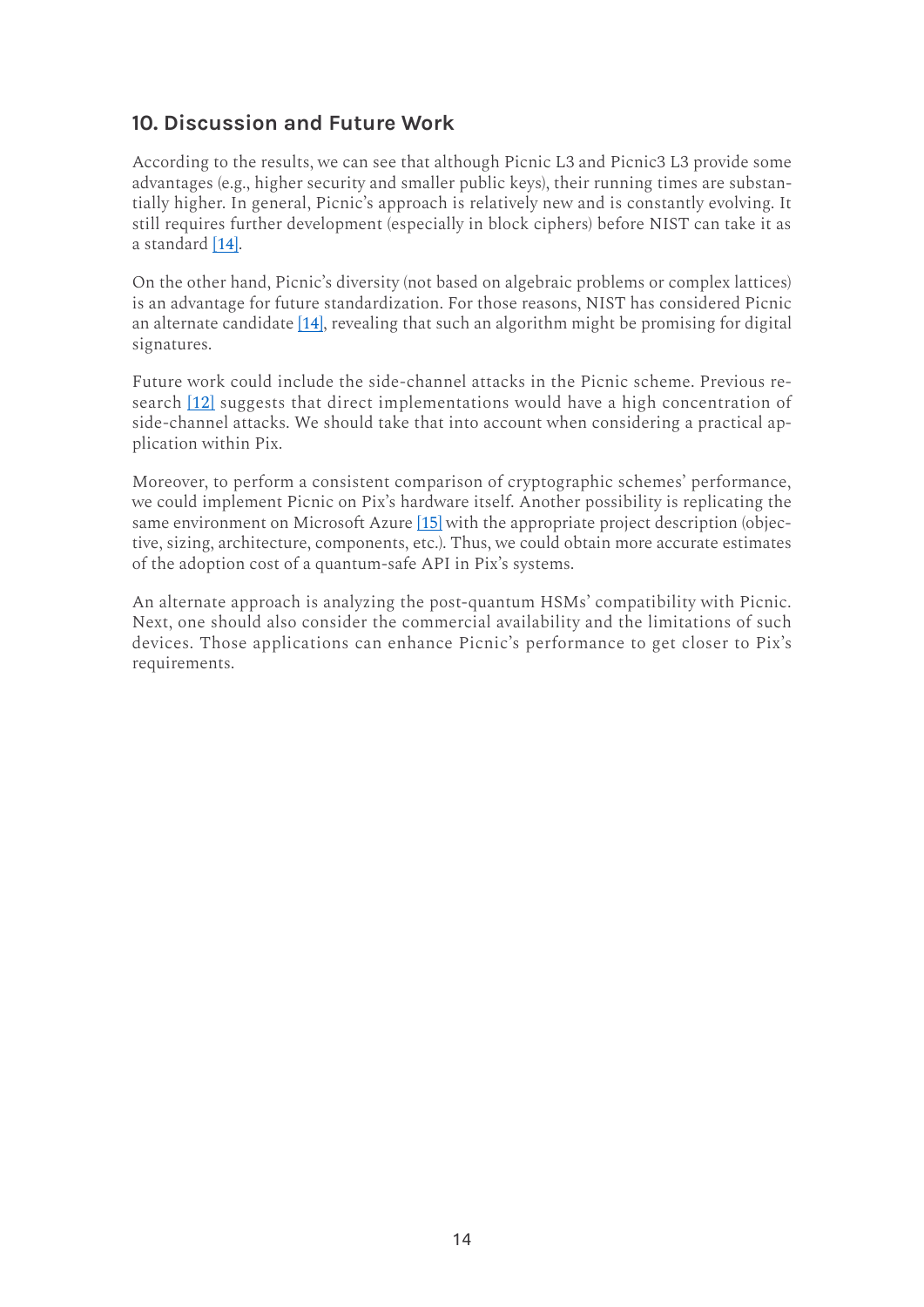#### **11. References**

- **[1]** *Manual de Segurança do Pix Versão 3.4* URL: https://www.bcb.gov.br/estabilidadefinanceira/comunicacaodados
- **[2]** *Manual de Redes do SFN Versão 9.2*  URL: https://www.bcb.gov.br/content/estabilidadefinanceira/cedsfn/Manual\_de\_Redes\_do\_SFN\_ Ver\_9.2.pdf
- **[3]** *ICP Brasil Infraestrutura de Chaves Públicas Brasileira* URL: https://www.gov.br/iti/pt-br
- **[4]** *W3C Recommendation XML Signature Syntax and Processing.* URL: https://www.w3.org/TR/2008/REC-xmldsig-core-20080610/
- **[5]** *ISO 20.022 Standard* URL: https://www.iso20022.org/
- **[6]** *NIST Post-Quantum Cryptography Standardization Process.* URL: https://csrc.nist.gov/projects/post-quantum-cryptography
- **[7]** *Post-quantum cryptography Microsoft Research* URL: https://www.microsoft.com/en-us/research/project/post-quantum-cryptography/
- **[8]** *Picnic Microsoft Research* URL: https://www.microsoft.com/en-us/research/project/picnic/
- **[9]** *Picnic A Family of Post-Quantum Secure Digital Signature Algorithms* URL: https://microsoft.github.io/Picnic/
- **[10]** *The Picnic Signature Algorithm Specification* URL: https://github.com/Microsoft/Picnic/tree/master/spec
- **[11]** *NIST Submission requirements and evaluation criteria* URL: https://beta.csrc.nist.gov/CSRC/media/Projects/Post-Quantum-Cryptography/documents/call-forproposals-final-dec-2016.pdf
- **[12]** Gellersen, T., Seker, O., Eisenbarth, T., (2020) Differential Power Analysis of the Picnic Signature Scheme. *Cryptology ePrint Archive Preprint.* URL: https://eprint.iacr.org/2020/267.pdf
- **[13]** *GitHub Brazil Quantum* URL: https://github.com/brazilquantum/PQC-Pix
- **[14]** *Status Report on the Second Round of the NIST PQC Standardization Process* URL: https://nvlpubs.nist.gov/nistpubs/ir/2020/NIST.IR.8309.pdf
- **[15]** *Microsoft Azure Cloud Services* URL: https://azure.microsoft.com/pt-br/
- **[16]** *IonQ Takes Quantum Computing Public With A \$2 Billion Deal* URL: https://www.forbes.com/sites/moorinsights/2021/03/23/ionq-takes-quantum-computing-publicwith-a-2-billion-deal/?sh=b62db775d062
- **[17]** *Quantum Computing in the NISQ era and beyond* URL: https://arxiv.org/abs/1801.00862
- **[18]** *Polynomial-Time Algorithms for Prime Factorization and Discrete Logarithms on a Quantum Computer* URL: https://arxiv.org/abs/quant-ph/9508027